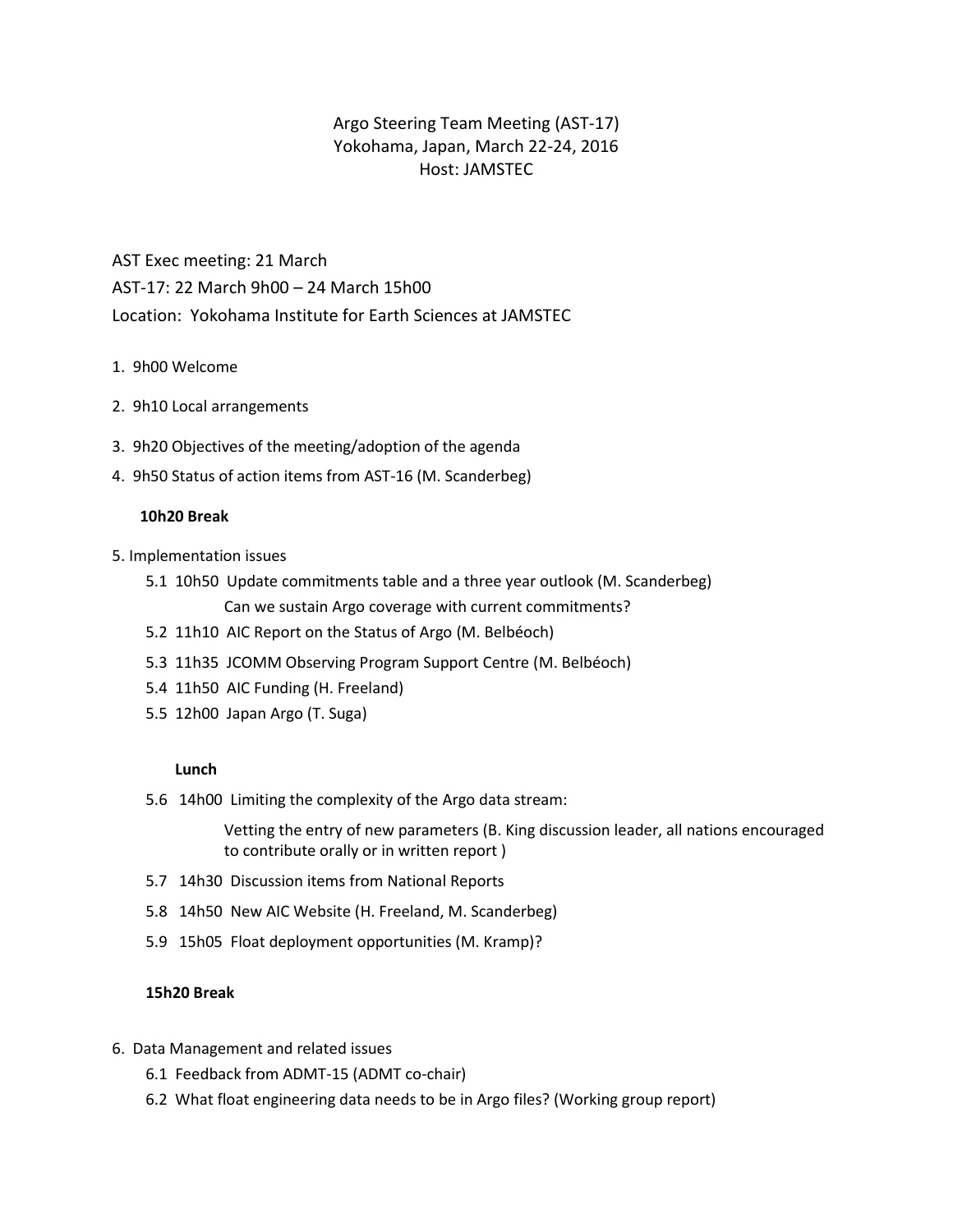- 6.3 Trajectory V3.1 files (M. Scanderbeg)
- 6.4 Orphan floats (M. Belbéoch , S. Piotrowicz)
- 6.5 CTD Reference data & how to describe the quality of each station (S. Diggs, C. Coatanoan)
- 7. Regional science, education and outreach
	- 7.1 Western North Pacific Integrated Physical-Biogeochemical Ocean Observation Experiment (INBOX) (Ryuichiro INOUE)
	- 7.2 Deep NINJA observation (Taiyo KOBAYASHI)
	- 7.3 Estimated State of Global Ocean for Climate Research (ESTOC) (Toshimasa DOI)
	- 7.4 Future plan of JAMSTEC Argo (Shigeki Hosoda)
- 8. Technical issues
	- 8.1 Float technical reports and recent performance evaluation
		- APEX: B. King, Ravi, or Australia
		- NAVIS: G. Johnson
		- Arvor: G. Maze or V. Thierry
		- Nova: Canada
		- SOLO: S. Jayne
	- 8.2 Sensor progress:
		- RBR S. Wijffels & B. King
		- SBE61 N. Zilberman, J. Gilson on SBE61 performance in Deep SOLO floats
			- P. Sutton and D. Roemmich: updated results from the Tangaroa SBE61 CTD validation cruise
		- SBE41cp below 2000db V. Thierry on pressure dependence below 2000m
	- 8.3 Certification of new CTD sensors into Argo (S. Wijffels)
	- 8.4 Documenting pressure sensor performance (S. Riser)
- 9. Completing the global mission and exploring extensions
	- 9.1 Report on Deep Argo Implementation Workshop N. Zilberman/G. Maze
	- 9.2 Review of Deep Argo Pilot Arrays and any technical updates on Deep Argo floats: South Pacific – N. Zilberman & D. Roemmich North Atlantic – V. Thierry & G. Maze
		- Southern Ocean See Agenda Item 7.4
	- 9.3 Status of Argo extensions (M. Belbéoch)
		- Bio/BGC-Argo (K. Johnson, H. Claustre)
		- Western Boundary Currents (T. Suga)
		- Near-equatorial enhancements (D. Roemmich, Ravi)
		- SOOS (S. Wijffels)